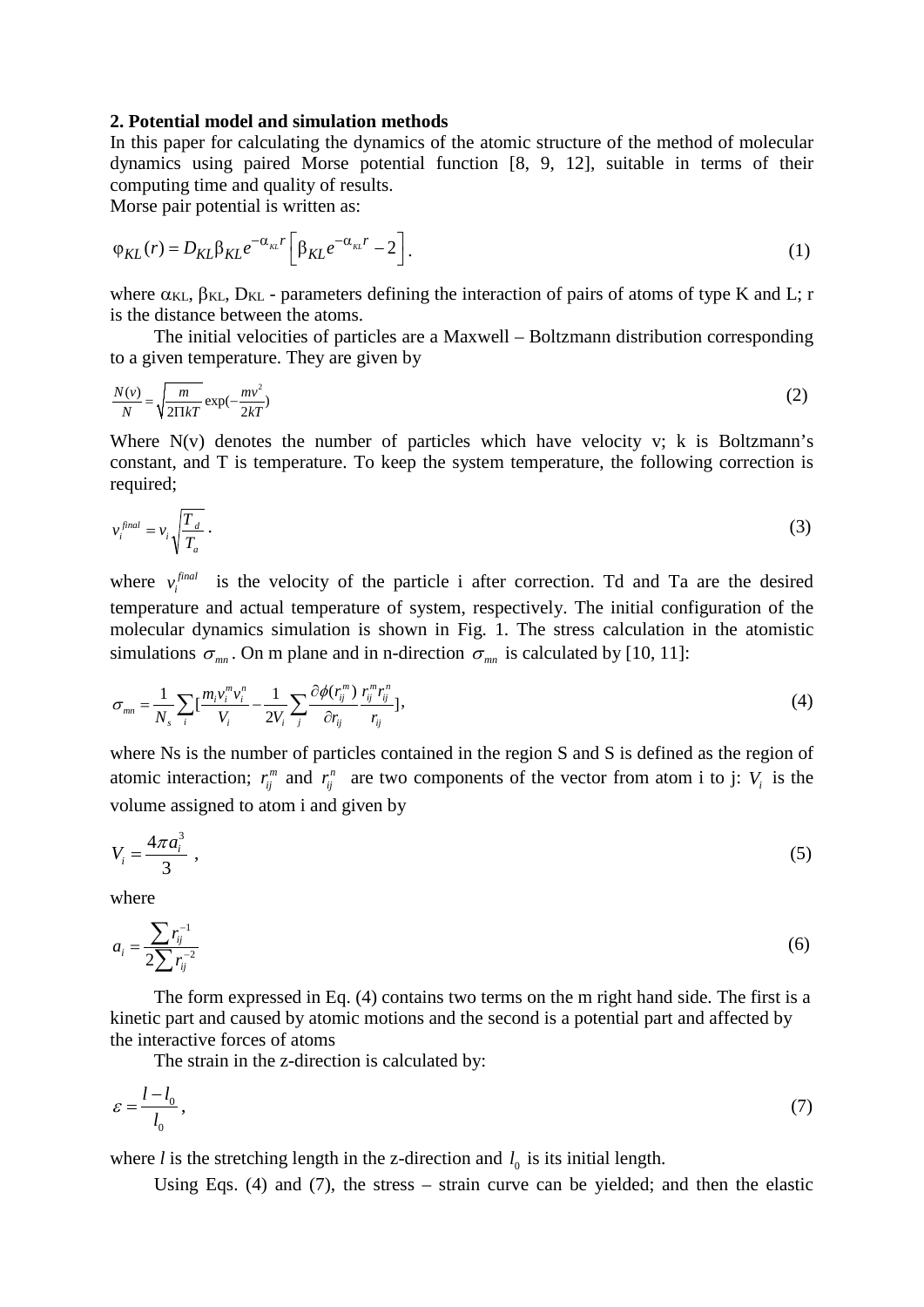modulus of the material can be obtained from the curve. Generally, the mechanical properties are dependent on the loading condition, cross-sectional area of the nanofilms and temperature.

The object of investigation is taken different size of Ni nanofilms. Nanofilms structure is presented in the form of a face-centered cubic cell. We study the effect of cross-sectional area on the mechanical properties of simulation nanofilms at a temperatures corresponding to 300 K and 1000 K. The estimated size of the crystal unit was for various experiments of 63 atoms (5 atoms along the edges at the bottom and 5 - in length) to 20250 atoms (90 atoms along the edges at the bottom and 5 - in length).

## **3. Results and discussion**

Since the breaking and the Yielding of Ni nanofilms are of main interest in this work (Tables 1 and 2), it seems to be reasonable to adopt small  $L_x$ ,  $L_y$  and  $L_z$  for the simulations. To save the computing time, the dimensions of the MD models used in the following simulations are set to be  $L_z = 5$  and  $L_x = L_y$ , changes from 5 to 90. The nature of deformation, slipping, twinning and necking were studied.

Table.1. The typical MD results of different system at 300 K , depending on the yield strength  $(\sigma_T)$ , the starting time of plastic deformation (t<sub>pl</sub>), the starting time for failure of the sample  $(t_f)$ , the length of start failure of the sample  $(l_f)$  and the relative position of the sample breaking  $(l<sub>b</sub>)$ .

|                | system  | $\sigma$ <sub>T</sub> , GPa | $t_{pl}$ , ps | $t_f$ , ps | $l_{\rm f}$ , nm | $lb$ , nm |
|----------------|---------|-----------------------------|---------------|------------|------------------|-----------|
|                | 5x5x5   | 28                          | 9             | 66         | 5,8              | 2,6       |
| 2              | 10x10x5 | 26                          | 9             | 70         | 6                | 3         |
| 3              | 15x15x5 | 25                          | 12            | 100        | 7,5              | 3,5       |
| $\overline{4}$ | 25x25x5 | 26                          | 16            | 110        | 8                | 4         |
| 5              | 40x40x5 | 26                          | 17            | 140        | 8.2              | 5         |
| 6              | 50x50x5 | 27                          | 18            | 115        | 8,3              | 4,4       |
| $\overline{7}$ | 60x60x5 | 26                          | 19            | 110        | 8                | 4         |
| 8              | 70x70x5 | 27                          | 20            | 110        | 8                | 4         |
| 9              | 90x90x5 | 28                          | 21            | 100        | 7,5              | 3,5       |

Table 2. The typical MD results of different system at 1000 K, depending on the yield strength ( $\sigma_T$ ), the starting time of plastic deformation ( $t_{pl}$ ), the starting time for failure of the sample ( $t_f$ ), the length of start failure of the sample ( $l_f$ ) and the relative position of the sample breaking  $(l<sub>b</sub>)$ .

|                | system  | $\sigma$ <sub>T</sub> , GPa | t <sub>pl</sub> , ps | $t_f$ , ps | $l_{\rm f}$ , nm | $lb$ , nm |
|----------------|---------|-----------------------------|----------------------|------------|------------------|-----------|
|                | 5x5x5   | 25                          | 9                    | 51         | 5,1              | 2,7       |
| 2              | 10x10x5 | 23                          | 9                    | 83         | 6,8              | 3,3       |
| 3              | 15x15x5 | 20                          | 12                   | 101        | 7,8              | 4,2       |
| $\overline{4}$ | 25x25x5 | 22                          | 16                   | 116        | 8,5              | 4,2       |
| 5              | 40x40x5 | 23                          | 17                   | 110        | 8,3              | 4         |
| 6              | 50x50x5 | 24                          | 18                   | 115        | 8,5              | 4,2       |
| 7              | 60x60x5 | 24                          | 19                   | 115        | 8,5              | 4,2       |
| 8              | 70x70x5 | 24                          | 20                   | 115        | 8,5              | 4,2       |
| 9              | 90x90x5 | 25                          | 21                   | 110        | 8,3              | 4,2       |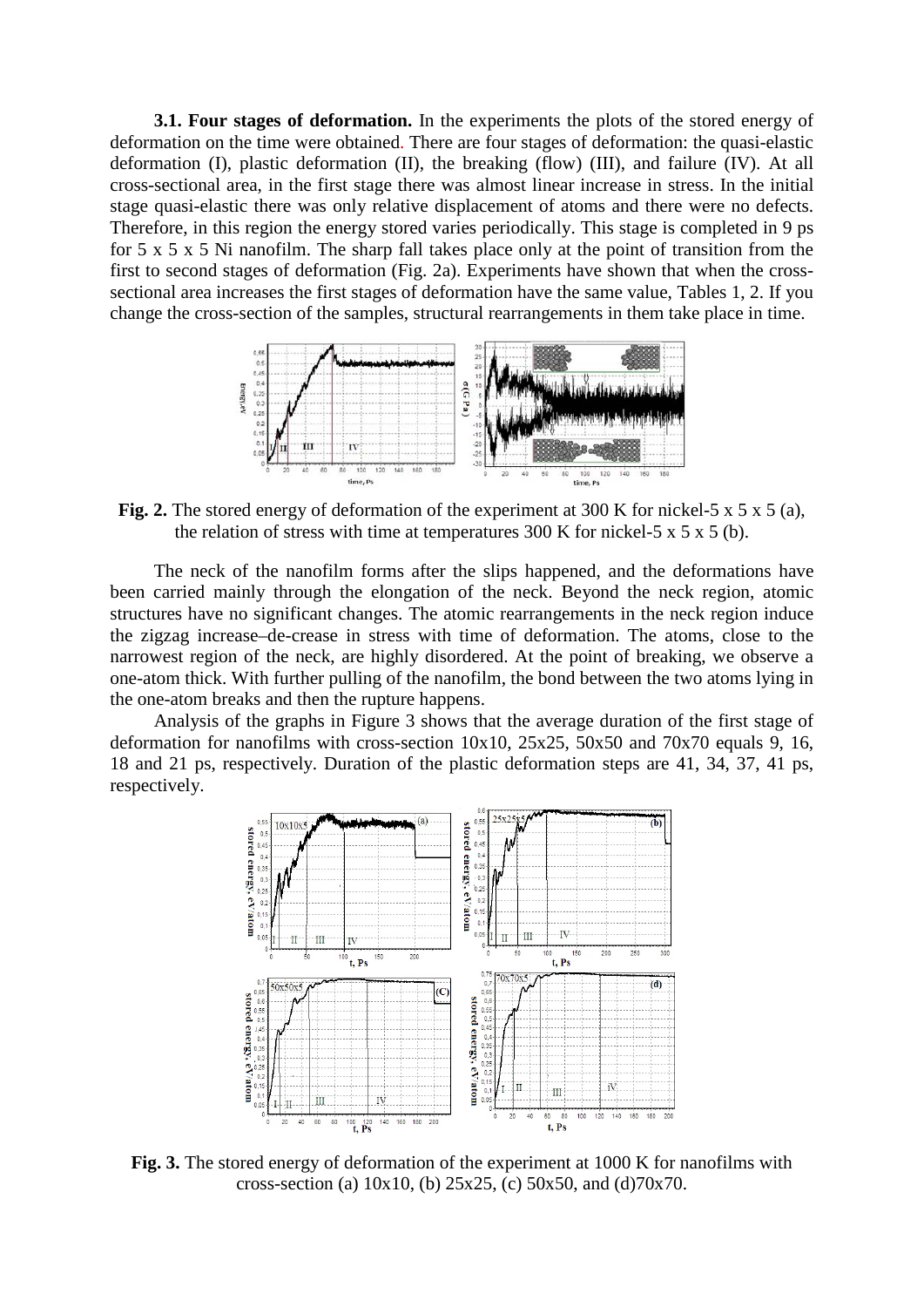Values of the stored energy at the peak of the graph deformation at the end of the first stage for the studied samples are 0.32, 0.34, 0.45 and 0.55 eV/atom, respectively. The values of stored energy at the end of plastic deformation of studied samples are 0.5, 0.55, 0.68, and 0.74 eV/atom, respectively.

**3.2. Stress– cross-sectional area relations.** Figure 4 shows the stress– length relations obtained from the simulations for temperature at 300 K as listed in Table 1. As can be seen from the figure the yield strength depends on the length. However, further analysis at 1000 K (Table 2) shows that the stress– length results exhibit a large oscillation about a mean curve (Fig. 4).



**Fig. 4.** The simulated ultimate strength of Ni nanofilms as a function of nanofilm crosssectional area for different temperatures.

**3.3. Breaking.** Figure 5 represents the breaking position for Ni nanofilms. Unlike the stress, the breaking position increases with increasing of cross-sectional area. Figure 5 shows the variation of breaking position with the cross-sectional area (indicated by the side length). Surface atoms play an important role in the mechanical behaviors of nano-structures, and the cross-sectional area effect commonly found in small-scale systems is the surface effect. If the breaking position is predictable, the nanofilm can be strengthened near the breaking position to avoid failure. Although the single breaking case is not predictable, many breaking cases show a statistic feature.



**Fig. 5.** The breaking length with length Lof the Ni at T=300 K.

Figure 6 represents the representative snapshots of Ni nanofilms with different crosssectional area at the breaking moment. In most cases, the final breaking position occurs at the central part of the nanofilm because it is length small.

## **4. Conclusions**

Molecular dynamics simulation results about Ni nanofilm at 300 K and 1000 K temperatures are presented. There are four stages of deformation: the quasi-elastic deformation (I), plastic deformation (II), the breaking (flow) (III), and failure (IV).